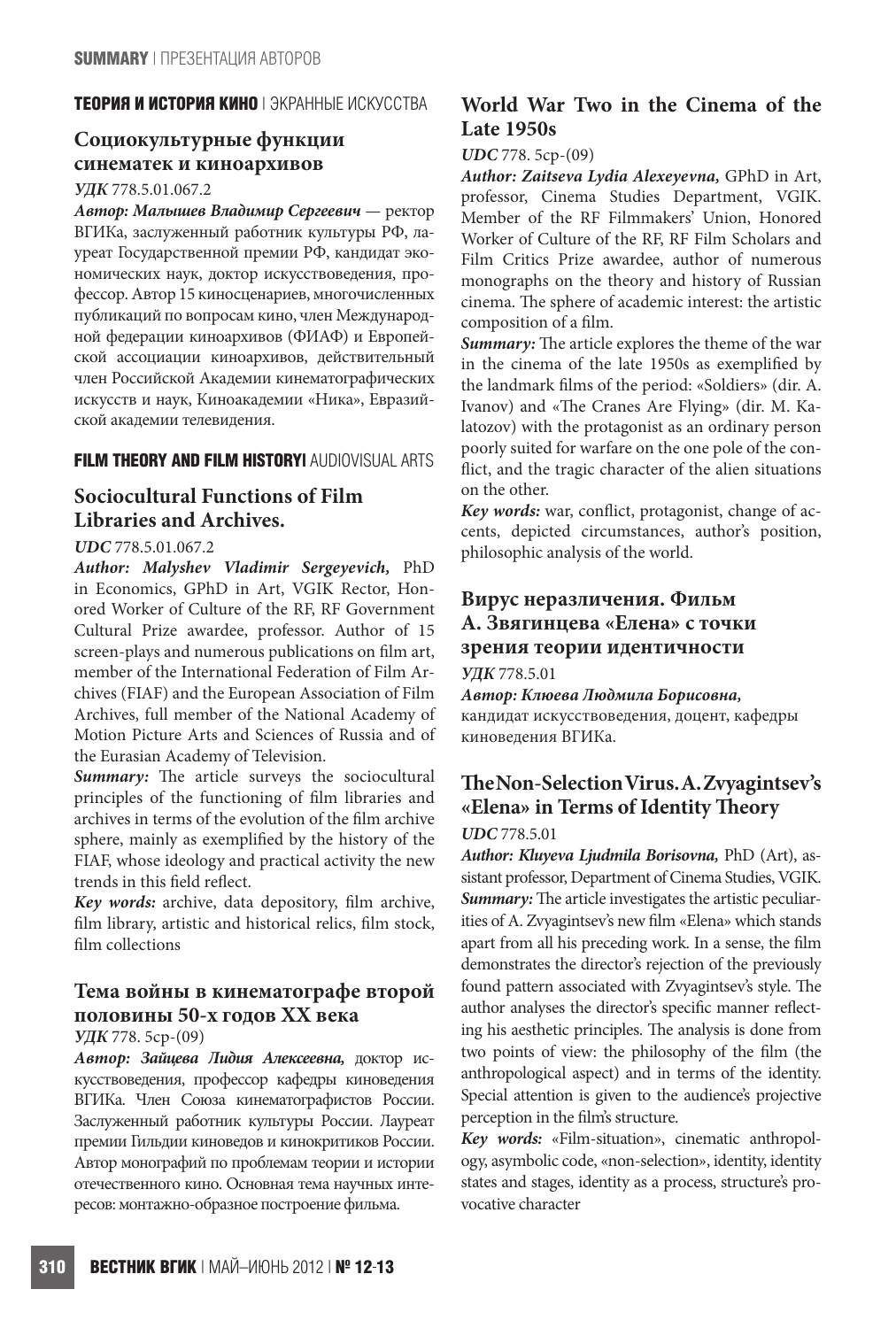### **КИНОЯЗЫК И ВРЕМЯ** | ГЕНЕЗИС ОБРАЗА

#### **Историко-культурные предпосылки создания Фестиваля архивного кино «Белые Cтолбы»**

#### *УДК* 778.58.004.4

*Автор: Малышев Владимир Сергеевич* — ректор ВГИКа, заслуженный работник культуры РФ, лауреат Государственной премии РФ, кандидат экономических наук, доктор искусствоведения, профессор. Автор 15 киносценариев, многочисленных публикаций по вопросам кино, член Международной федерации киноархивов (ФИАФ) и Европейской ассоциации киноархивов, действительный член Российской Академии кинематографических искусств и наук, Киноакадемии «Ника», Евразийской академии телевидения.

### **FILM LANGUAGE AND TIME I IMAGE GENESIS**

## **Historic and Cultural Background of the «Belye Stolby» Festival of Archive Films**

#### *UDC* 778.58.004.4

*Author: Malyshev Vladimir Sergeyevich,* PhD in Economics, GPhD in Art, VGIK Rector, Honored Worker of Culture of the RF, RF Government Cultural Prize awardee, professor. Author of 15 screen-plays and numerous publications on film art, member of the International Federation of Film Archives (FIAF) and the European Association of Film Archives, full member of the National Academy of Motion Picture Arts and Sciences of Russia and of the Eurasian Academy of Television.

*Summary:* The article reveals the history of creating the «Belye Stolby» Festival of Archive Films and analyses the historic and cultural conditions of the emergence of one of the most respectful events in archive cinema.

*Key words:* National Film Archive, festival, archive cinema, film history, restoration, reconstruction, film scholars, film historians, film critics.

#### **Парадоксы оттепели**

#### *УДК* 778. 5ср-(09)

*Автор: Зайцева Лидия Алексеевна,* доктор искусствоведения, профессор кафедры киноведения ВГИКа. Член Союза кинематографистов России. Заслуженный работник культуры России. Лауреат премии Гильдии киноведов и кинокритиков России. Автор монографий по проблемам теории и истории отечественного кино. Основная тема научных интересов: монтажнообразное построение фильма.

### **The Paradoxes of the Thaw Period**

#### *UDC* 778. 5ср-(09)

*Author: Zaitseva Lydia Alexeyevna,* GPhD in Art, professor, Cinema Studies Department, VGIK. Member of the RF Filmmakers' Union, Honored Worker of Culture of the RF, RF Film Scholars and Film Critics Prize awardee, author of numerous monographs on the theory and history of Russian cinema. The sphere of academic interest: the artistic composition of a film. *Summary:* The so called Thaw Period which got its name thanks to Ilya Ehrenburg, holds a specific place in the history of Russian culture. It is characterized by complex contradictory tendencies viewed by the author using the film «Ilyich Gate» (dir. M. Khutsiev, sc. G. Shpalikov) as an example.

*Key words:* period of change, 1960s generation, youth profile, stylistic focus of viewing, spirit of the time, poetic documentary style.

### **Критические точки личности на экране советского кинематографа: от «Заставы Ильича» до «Полетов во сне и наяву»**

*УДК* 778.5.01.041

*Автор: Безенкова Мария Викторовна,* кандидат искусствоведения, доцент ВГИКа.

# **Personal Critical Points in Soviet Cinema: from «Ilyich Gate» to «Flights in Dreams and in Reality»**

### *UDC* 778.5.01.041

*Author: Bezenkova Maria Victorovna,* PhD in Art, assistant professor, VGIK

*Summary:* **T**he article traces the main age-related personal critical points that formed the conflict in the landmark films of the 1960-1980s — «Ilych Gate» and «July Rain» (dir. M. Khytsiev), «Unfinished Piece for the Player Piano» (dir. N. Mikhalkov), 'Flights in Dreams and in Reality» (dir. R. Balayan) — in the context of the protagonist's changes in Soviet cinema.

*Key words:* Russian film history, M. Khytsiev, R. Balayan, N. Mikhalkov, personal critical points, protagonist.

## **Художественно-эстетические аспекты системного повторения в первой половине XX века**

#### *УДК* 7.03+7.038.1

*Автор: Буров Андрей Михайлович,* кандидат искусствоведения, начальник отдела научного развития, доцент кафедры эстетики, истории и теории культуры, ВГИК; andburov@gmail.com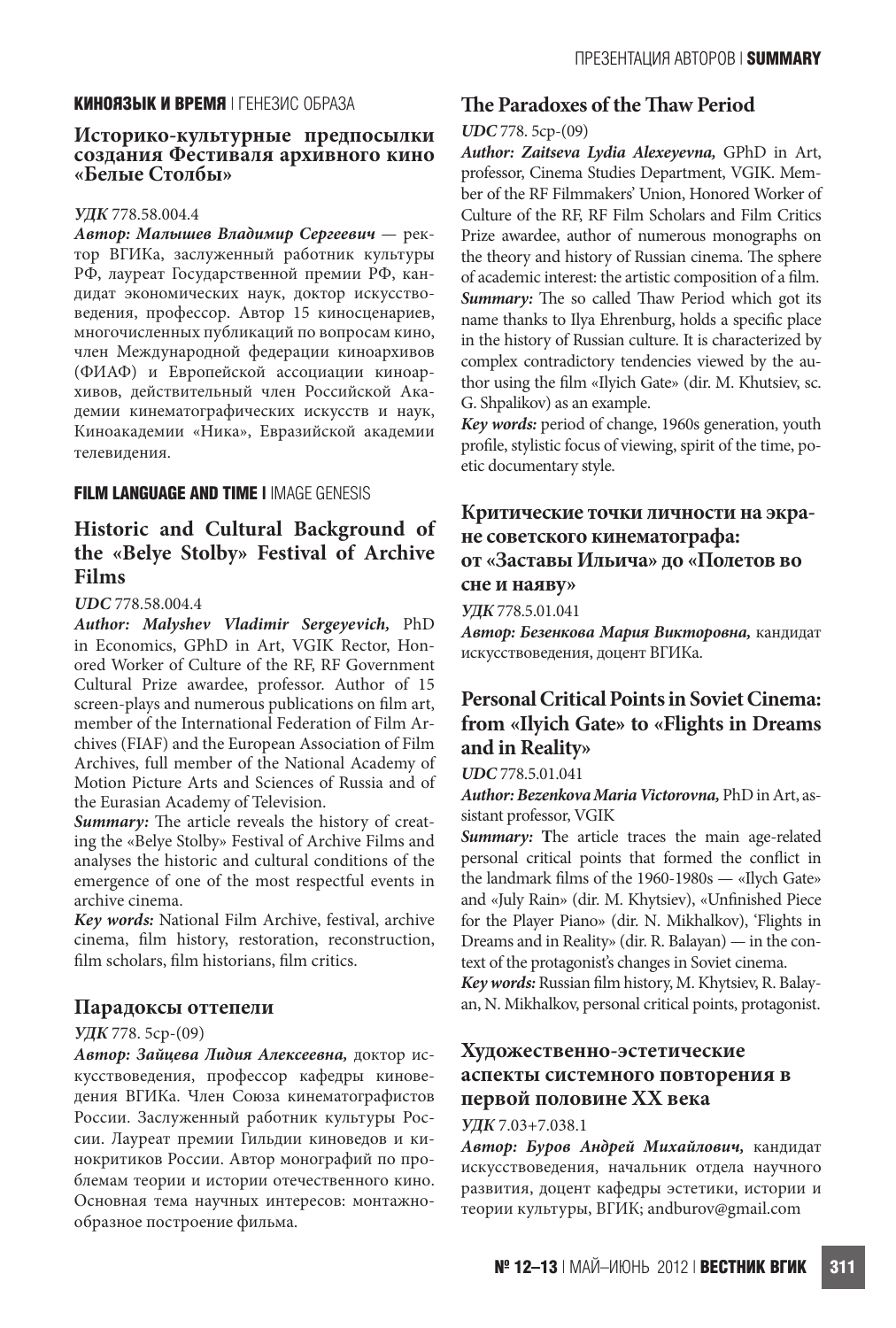# **Artistic and Aesthetical Aspects of the Systematic Change in the First Half of the 20th Century**

*UDC* 7.03+7.038.1

*Author: Burov Andrey Mikhailovich,* PhD in Art, Head of the Department of Scientific Development; assistant professor, Chair of Aesthetics and Culture Studies, VGIK. andburov@gmail.com

*Summary:* The article highlights certain artistic and aesthetical aspects of the systematic change in the art of the first half of the 20th century. Based on specific factors, the author discovers a number of basic criteria for the artistic, aesthetical and structural evaluation of post-visual phrases (relevant for both post-visual phrase of the first half of the 20th century and the postvisual phrase of the second half of the 20th century and the beginning og the 21st century).

*Key words:* repetition, difference, phrasism, post-visual phrase, grid, image.

### **Образ дома в кино**

*УДК* 791.43.01:159.9

*Автор: Рейзен Ольга Кирилловна,* доктор искусствоведения, профессор, ВГИК.

### **The Image of Home in Cinema**

*UDC* 791.43:159.9

*Author: Reizen Olga Kirillovna*, GPhD in Art, Professor of VGIK

*Summary:* The article is a review of the most widely used images of home in the world cinema. Different film styles, genres, trends create a patchwork of various and more often than not antipodal representations. But at the same time there are certain universal characteristics of images of home on the screen, determinated by the specific film language and literature traditions.

*Key words:* comparativistics, home image, floater, barge, metropolis, refuge, danger, fear, postmodernism, surrealism, expressionism, boundaries, limits, space, elements.

### **ПЕРФОРМАНС** | ИСКУССТВО ВОПЛОЩЕНИЯ

# **Роль памяти в восприятии экранного образа**

### *УДК* 7.06.

*Автор: Познин Виталий Федорович*, доктор искусствоведения, доцент, профессор кафедры радио и телевидения факультета журналистики СПбГУ. Читает курсы: в СПбГУ«Техника и технология СМИ», «Изобразительное решение аудиовизуального произведения»; в СПбГУП «Операторское мастерство». Руководство аспирантами; в СПбГУКиТ ведет мастерскую тележурналистов. Научные интересы: психология восприятия экранного изображения и звука, операторское мастерство, художественное пространство фильма.

### **PERFORMANCE** | THE ART OF PRESENTATION

# **The Role of Memory in the Perception of the Screen Image**

*UDC* 7.06.

*Author: Poznin Vitaly Fyodorovich,* GPhD in Art, assistant professor, Chair of Radio and Television, Journalism Department, St. Petersburg State University. V. Poznin reads lectures in Visual Treatment of Audiovisual Production, Cinematography, Journalism. Academic interests: psychology of image and sound perception, cinematography, film's artistic space.

*Summary:*The article investigates one of the aspects of psychology of art, namely, the role of different types of human memory — sensory, long-time, short-time in the forming of an artistic image in the perception of an audiovisual entity. The audience's perception of such specific cinematic methods as pan shot and dolly shot, as well as different types of parallel, associative and distance montage rests on the peculiarities of our short-time and long-time memory. On the other hand, the complex polyphonic combination of various visual chronotopes in modern films is based on the imitation of memory typical for our dreams.

*Key words:* psychology of art, cinema, screen space and time, memory, montage, screen image.

# **Об особенностях восприятия актером речи партнера**

*УДК* 792.01

*Автор: Автушенко Ирина Анатольевна*, кандидат искусствоведения, доцент кафедры сценической речи ВГИКа, член Союза театральных деятелей, преподает на актерском факультете ВГИКа. Автор научных статей, связанных с проблемой слуховой эмоциональной чувствительности и развитием эмпатических способностей будущих актеров; avtushenko-irina@yandex.ru

# **The Actor's Perception of the Partner's Speech**

### *UDC* 792.01

*Author: Avtushenko Irina Anatolyevna*, PhD in Art, assistant professor, Scenic Speech, VGIK, member of the RF Theatre Union, author of articles devoted to the problems of auditory emotional sensitivity and development of empathic powers in actors to be. avtushenko-irina@yandex.ru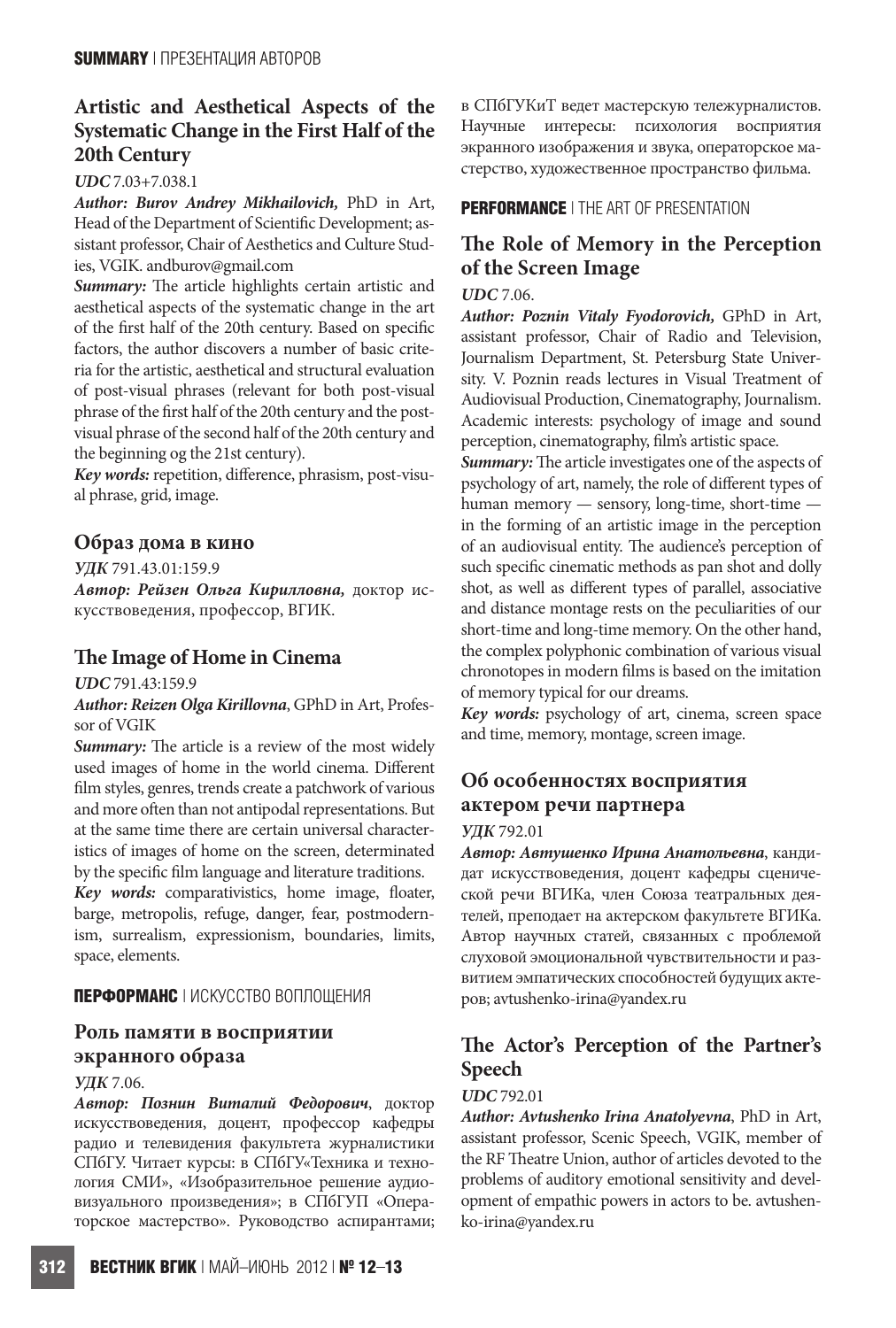*Summary:* The article explores the process of auditory perception as part of scenic communication. The ability to hear plays an important role in theatric action as it generates true intercommunication. When the partners on stage really listen and hear each other, their speech becomes vivid and intimate. How can one achieve the novelty of impression? It is done by means of introducing new shades of intonation and pace connected with the partner's immediate feelings. The ability to understand the partner's inner life and expressing the emotional intonation of the actor's speech is determined by the possession of the emotional ear which can and must be developed at Speech Technique classes.

*Key words:* speech, scenic dialogue, auditory perception, non-verbal communication, brain's functional asymmetry.

## **Война в повести Юрия Германа «Операция «С новым годом!» и в фильме Алексея Германа «Проверка на дорогах»**

*УДК* 778.5.04.072.094

*Автор: Сибирцева Елена Игоревна*, аспирант кафедры эстетики, истории и теории культуры ВГИКа.

# **The War in Yury German's Novel «Operation «Happy New Year!» and Alexey German's Film «Trial on the Road»**

### *UDC* 778.5.04.072.094

*Author: Sibirtseva Yelena Igorevna*, post-graduate student, Department of Aesthetics and Culture Studies, VGIK.

*Summary:* The article analyses Alexey German's film «Trial on the Road» as the screen adaptation of Yury German's novel «Operation 'Happy New Year!'» It examines the specific features of translating literature into film language. According to the author of the article, due to these features the theme of the war is developed in the film in a somewhat different way than it is done in the book.

*Key words:* A.Yu. German, Yu. P. German, screen adaptation, «Trial on the Road», «Operation 'Happy New Year!»

# **Клиповый монтаж и иллюзорный мир**

### *УДК* 792.8.01

*Автор: Утилова Наталья Ивановна*, доктор искусствоведения, профессор ВГИКа. Автор известных работ по теории телевидения: Аудиовизуальное мышление и формирование звукозрительного языка телевидения. М., 1990; Природа аудиовизуального творчества: Язык и образная система телевидения. М., 2000; Монтаж. М., 2004 и др.

### **Cliplike Montage and Illusory World** *UDC* 792.8.01

*Author: Utilova Natalia Ivanovna*, GPhD in Art, professor, VGIK. N. Utilova is the author of noted publications on the theory of television: «Audiovisual thinking and the Formation of Television Language», M., 1990; «The Nature of Audiovisual Art: the Language and Television's Image System», M., 2000; «Montage», M., 2004, etc.

*Summary:* The present publication is a fragment of a survey devoted to the emergence and development of the music video montage which enhances the sense perception of screen images plunging the spectator into the world of illusion. The search for the origins of this montage form are of not only academic interest, but reveal certain practical possibilities of using music video montage in various audiovisual genres outside TV.

*Key words:* linear structure, music video montage, associativity, visual texture, aesthetic emotions, forming of meanings.

### **КУЛЬТУРА ЭКРАНА** | КУЛЬТУРОЛОГИЯ. ФИЛОСОФИЯ

### **Определяя искусство**

*УДК* 118

*Автор: Никитина Ирина Петровна*, доктор философских наук, профессор кафедры эстетики, истории и теории культуры ВГИКа; nikitina\_ip@mail.ru

### **SCREEN CULTURE** | CULTUROLOGY. PHILOSOPHY

## **The Role of Memory in the Perception of the Screen Image**

### *UDC* 118

*Author: Nikitina Irina Petrovna*, GPhD, professor, Chair of Aesthetics and Culture Studies, VGIK. nikitina\_ip@mail.ru

*Summary:*The article deals with the methodological significance of defining the examined phenomenon, particularly, art. It is shown that the procedure is complex and ambiguous. The author analyses the principal types of the definition of art — empirical, metaphysical and institutional — and argues that the final definition of the notion «art» has not been found yet.

*Key words:* art, definition, notion, aesthetics, philosophy of art.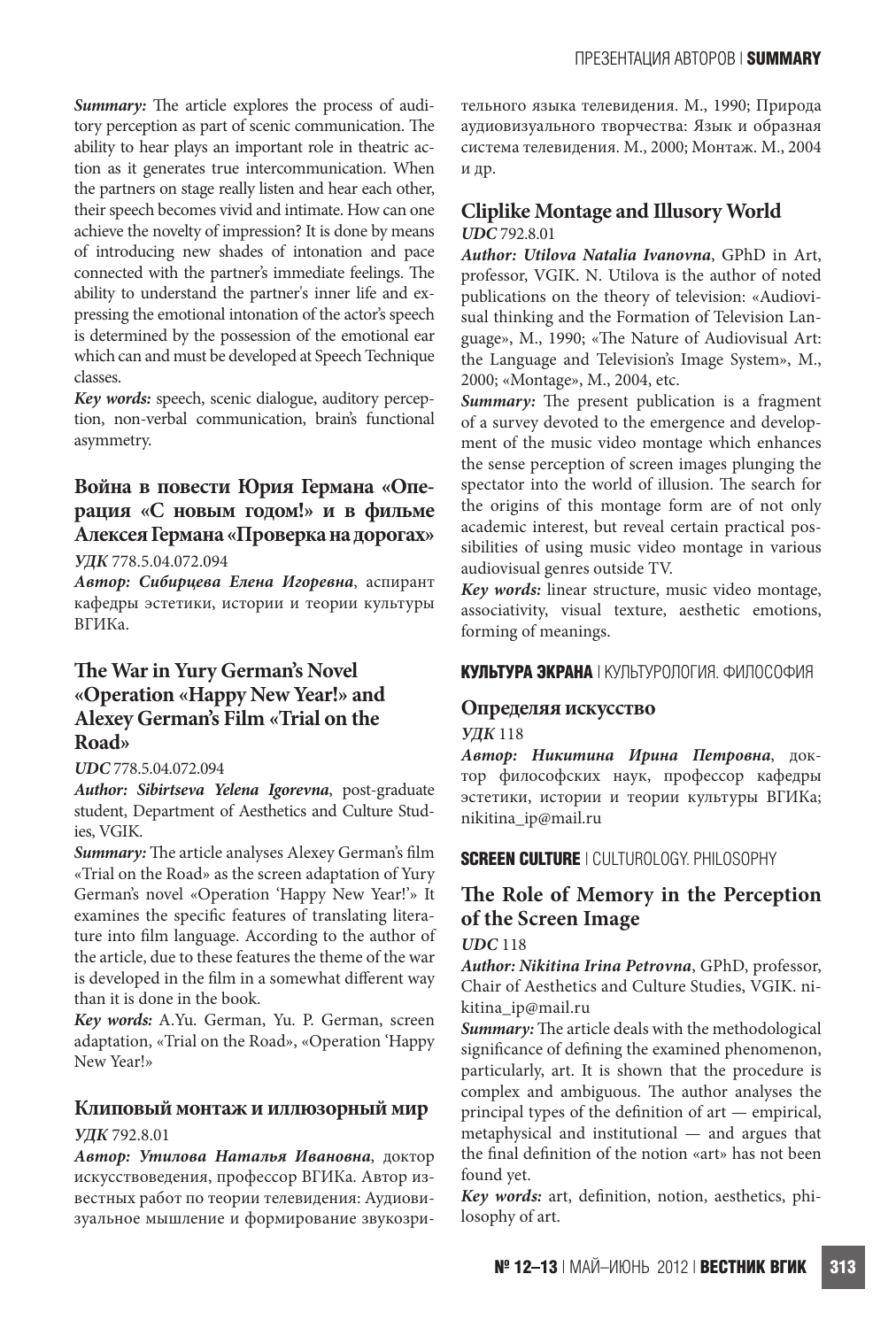# **Классическая Греция и эллинизм**

### *УДК* 37(09)

*Автор: Пондопуло Глеб Константинович,* доктор философских наук, профессор, специалист в области эстетики, культурологии, теории новых искусств, участник Великой Отечественной войны, награжден Орденом Отечественной войны II степени, заслуженный работник высшей школы РФ.

# **Classic and Hellenistic Greece**

### *UDC* 37(09)

*Author: Pondopulo Gleb Konstantinovich*, GPhD, professor of aesthetics, culturology and the theory of new arts, World War Two veteran, decorated with the Order of the Great Patriotic War 2nd class, Honorary figure of Russian Higher Education.

*Summary:* The article is devoted to the role of the classic heritage in the formation of the culture of the Early Modern Period. Opening the series of articles «On the Crossroads of European Culture», the present publication investigates the influence made by the Classic Greek cultural archetype and Hellenistic tradition on the formation of modern philosophy of culture. Their impact was ambivalent because of the fact that the archetype (Logos) was based on reason and the interest for the logical constructing of cosmic models while the cultural tradition was grounded on the interest of studying nature as the basis of universal and human existence and the search for the best way to a happy life independent of the will of gods. And that gave an anthropological shade to the whole culturological process.

*Key words:* future, past, archetype, Modern Period, Aristotle.

# **Кто является субъектом, а кто актором культуры?**

### *УДК* 37.01

*Автор: Неретин Олег Петрович*, кандидат политических наук, специалист в области информационных технологий, лауреат премии «IT-ЛИДЕР», лауреат премии Правительства России в области культуры за 2006 год, главный редактор информационно-аналитического справочника «Культура России».

# **Who Is the Subject, and Who Is the Actor of Culture?**

### *UDC* 37.01

*Author: Neretin Oleg Petrovich*, PhD in Politics, specialist in informational technologies, «IT-Leader» prize-winner, laureate of the 2006 Government of Russia Award in Art, editor-in-chief of the information/analysis reference book «Culture of Russia» *Summary:* The article considers the problem of the subject of culture, differentiating between the notions «subject of culture», «auteur of culture» and «cultural elite» which reflect specific characteristics of the bearer and the creator of the cultural activity. The distinction between the notions assumes theoretical and practical significance for culture administration.

*Key words:* subject of culture, auteur, elite.

# **Художественно-символический смысл тетралогии Александра Сокурова**

(философско-эстетический этюд)

*УДК* 778.5.01(014)

*Автор: Бычков Виктор Васильевич*, доктор философских наук, профессор, лауреат Государственной премии РФ в области науки и техники, главный научный сотрудник, руководитель группы постнеклассической эстетики Института философии РАН.(Текст написан в рамках исследовательского проекта № 11-04-00007а, поддержанного РГНФ).

# **Artistic and symbolic meaning of Alexander Sokurov's tetralogy**

(philosophical and aesthetic study) *UDC* 778.5.01(014)

*Author: Bychkov Viktor Vasilyevich*, GPhD in Philosophy, Professor, laureate of RF State Award in science and technology, leading scholar, head of the post-neoclassical aesthetics panel of the Institute of Philosophy of RF Academy of Sciences. (The text is written within the research project № 11-04- 0000, supported by … )

*Summary:* The article includes one of the possible philosophical and aesthetical interpretations of the basic metaphysical meaning of A. Sokurov's tetralogy. Expressed by entirely artistic means, the Moloch of power, being irrational chthonic force, governs not only its earthly bearers (leaders), but the very «Prince of the world» changing lately as useless for the new irrational bearers of the Faust-like satirical epoch of our anthropogenic civilization.

*Key words:* symbolization, artistic image, metaphysics of art, film language, artistry, archetype, power.

# **Проблемы визуальной антропологии в формате анимационного фильма**

### *УДК* 778.5.05.:778.534.6

*Автор: Кривуля Наталья Геннадьевна*, доктор искусствоведения, доцент, профессор кафедры режиссуры анимационного фильма, факультет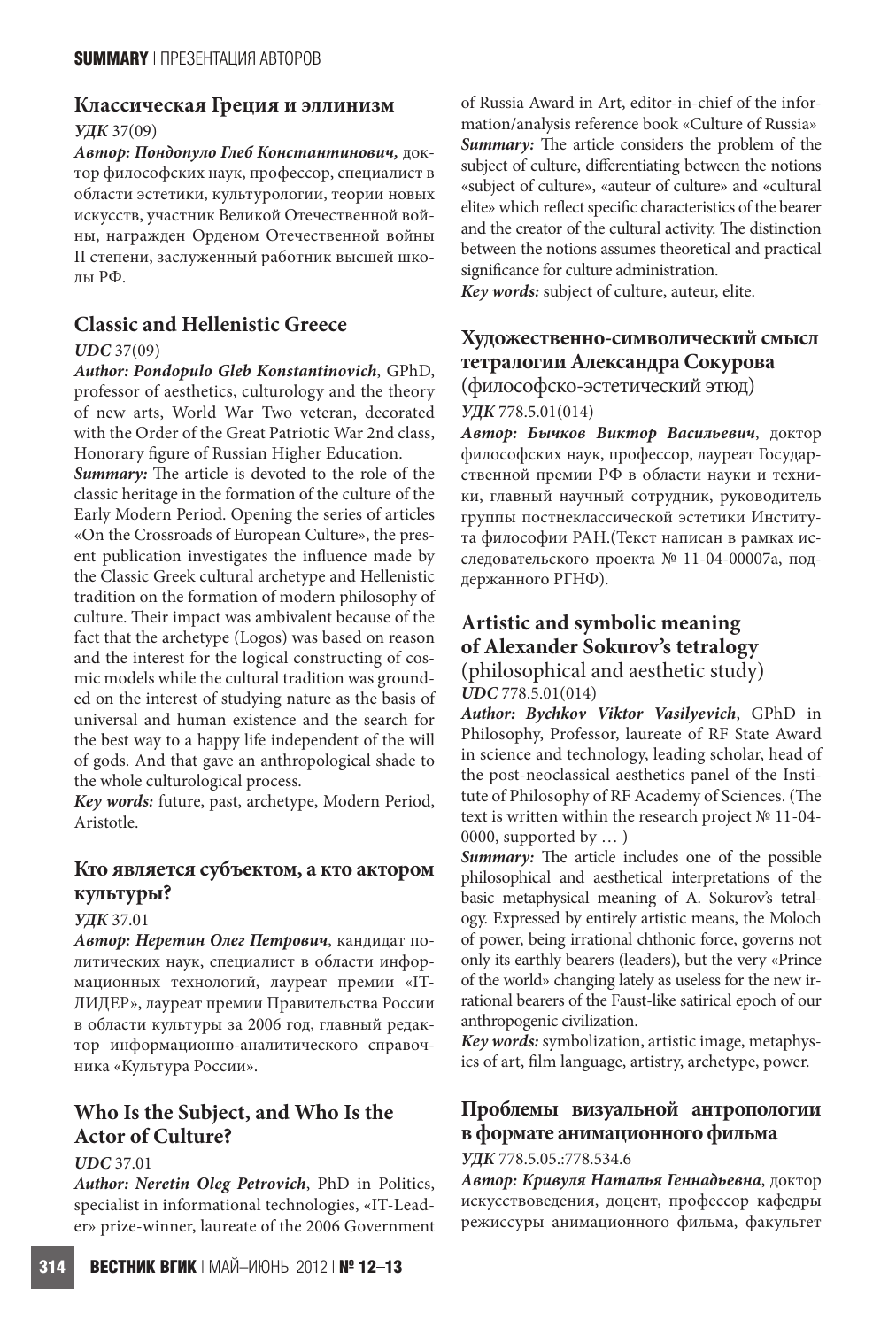анимации и мультимедиа, ВГИК. Научные интересы: анимация и экранные искусства, психология восприятия, социология искусства и культуры, медиалогия, виртуалистика, философия визуальности.

# **Problems of Animation Film Visual Anthropology**

### *UDC* 778.5.05.:778.534.6

*Author: Krivulya Natalya Gennadyevna*, GPhD in Art, associate professor, professor of the Chair of animation, Department of Animation and Multimedia, VGIK. Scope of research interests: animation and screen arts, perception psychology, sociology of art and culture, mediaology, virtualistics, philosophy of visuality.

*Summary:* The article studies animation as a sociocultural practice, a screen art and a research method within the trends of the contemporary visual anthropology. The author surveys the fundamental anthropology animation methods while working with ethnographical, folklore and culture material and the usage of reconstructive animation within the practice of social and visual anthropology.

*Key words:* visual anthropology ethnographical animation, audio-visual culture, problems of intercultural dialogue.

### **МИРОВОЙ КИНОПРОЦЕСС** | АНАЛИЗ

## **Мадрид, провинция, Барселона. География как объект феноменологии кино**

*УДК* 791.43 (4/9); 778.5(4/9)/ 03.29

*Автор: Рейзен Ольга Кирилловна*, доктор искусствоведения, профессор кафедры киноведения ВГИКа.

### **WORLD CINEMA** | ANALYSIS

# **Madrid, province, Barcelona. Geography as a Phenomenological Object of Cinema**

*UDC* 791.43 (4/9); 778.5(4/9)/ 03.29 *Author: Reizen Olga Kirillovna*, GPhD in Art, Professor of the Film Studies Chair, VGIK.

*Summary:* Geographical object as locations of the films, analyzed in the article, are tackled not as places of interest. The author studies the reasons of this or that choice, the presentation methods of different cities and streets as reflections of the political, economic and cultural situation in the country. Geographical objects are of great importance in displaying the general atmosphere of life in Spain, and thus, the research of the very narrative object enables the author to come to a number of conclusions connected both with the history of Spain and the history of Spanish cinema.

*Key words:* city, image system, metaphor, claustrophobia, Aesopian language, symbolism, allusions, stagnation, Frankism.

## **Кино «Terra incognita»**

### *УДК* 778.5 И

*Автор: Звегинцева Ирина Анатольевна*, доктор искусствоведения, профессор ВГИКа, ведущий научный сотрудник НИИ киноискусства, исследует проблемы зарубежного кино, в частности, кино США, Индии, Австралии, Новой Зеландии. Изучает вопросы взаимодействия кинематографа и рекламного бизнеса.

### **«Terra Incognita» Cinema** *UDC* 778.5 И

*Author: Zvegintseva Irina Anatolyaevna*, GPhD in Art, Professor of VGIK, leading research specialist of the Film Art Institute, studies the problems of the world cinema (USA, India, Australia, New Zealand) and of interaction of cinema and advertising business.

*Summary:* The article treats of New Zealand film history that due to a number of reasons remains little known for a wide audience.

*Key words:* New Zealand, Peter Jackson, staff rotation, Jane Campion

**ДИСКУССИОННЫЙ КЛУБ** | ОБНОВЛЕННЫЙ КОНТЕКСТ

**Искусство между Сциллой и Харибдой. Круглый стол «Парадоксы современной художественной культуры»** *УДК* 7.01

### **DEBATE CLUB** | UPDATED CONTEXT

# **Art between Scylla and Charybdis Panel Discussion: «Paradoxes of Modern Artistic Culture»**

### *UDC* 7.01

*Summary:* This image-bearing name was given to the sitting of the Discussion club «Paradoxes of Modern Art Culture» arranged by the Chair of aesthetics, culture history and theory of VGIK together with a group of postnonclassic aesthetics of the Institute of Philosophy of Russian Academy. It was devoted to discussing a fundamental work by V.Bichkov, N.Mankovskaya, V.Ivanov «Trialogue. Living Aesthetics and Modern Philosophy of Art»(Moscow, Progress-Tradition, 2012, 840 pages,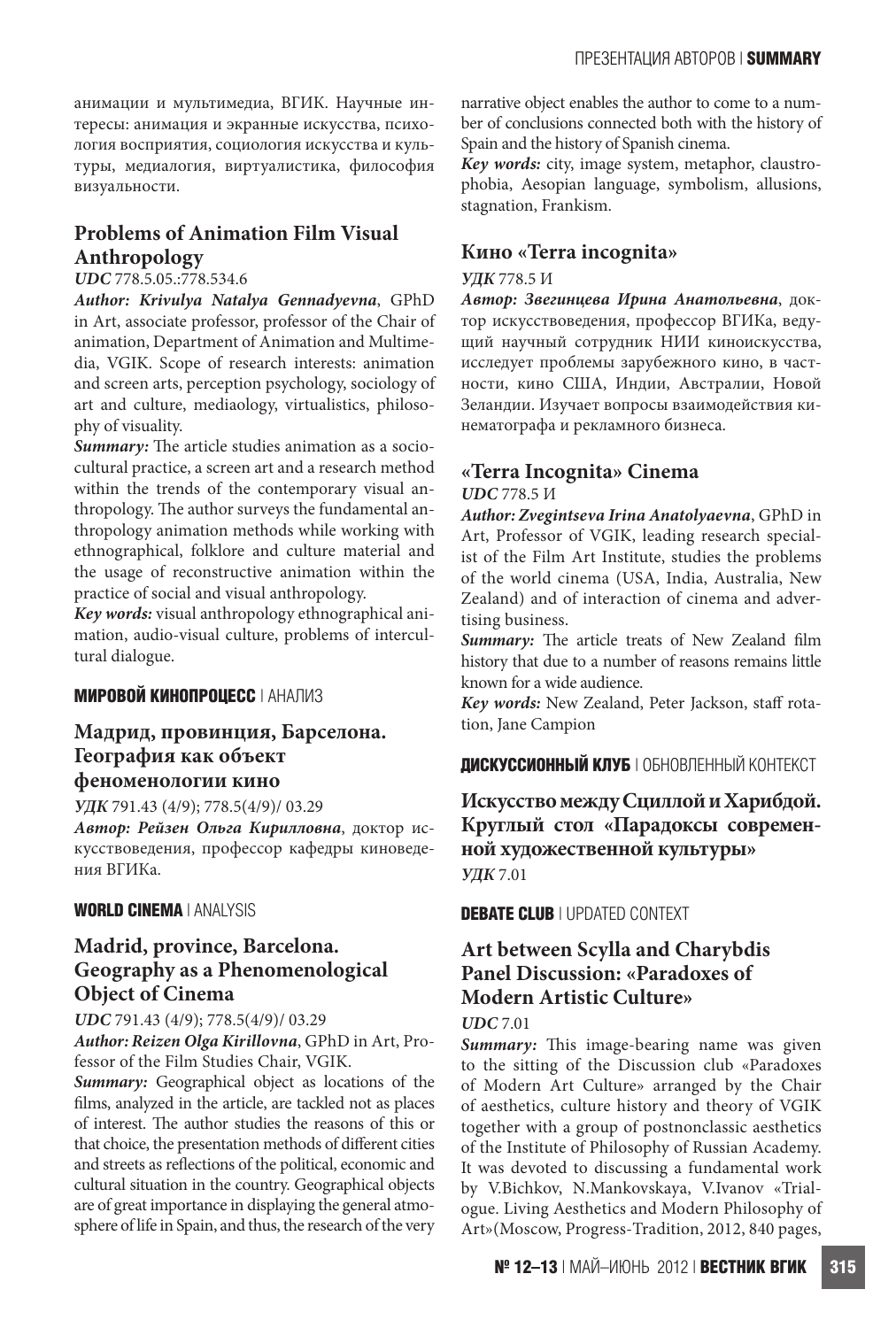illustr.) All the participants unanimously agreed that «Trialogue» could justly be named an encyclopedia of modern artistic culture.

*Key words:* postnonclassic aesthetics, philosophic dialogue, modern artistic culture, modern art, virtualistics.

# **Что такое идеальный сценарий? Круглый стол в рамках конференции «Герой в современной драматургии»**

*УДК* 778.5.04.072:8.01 — 2

### **What Is an Ideal Script? Panel Discussion within the Framework of the Conference »Hero in Modern Writing»**

### *UDC* 778.5.04.072:8.01 — 2

*Summary:* The conference «Hero in Modern Writing « was held in VGIK with the panel discussion «What is an ideal script» as its key event. With the aim of training young scriptwriters the participants discussed the matter of creating a quality film and TV script and analyzed the problem of an ideal script criteria.

*Key words:* script, cinema, television, dramaturgy, tuition, talented scriptwriter.

### **КИНОБИЗНЕС** | СТРАТЕГИЯ И ТАКТИКА УПРАВЛЕНИЯ

### **Кино и реклама: противники или союзники?**

### *УДК* 778.5.01.009

*Автор: Звегинцева Ирина Анатольевна*, доктор искусствоведения, профессор ВГИКа, ведущий научный сотрудник НИИ киноискусства, исследует проблемы зарубежного кино, в частности, кино США, Индии, Австралии, Новой Зеландии. Изучает вопросы взаимодействия кинематографа и рекламного бизнеса.

**FILM INDUSTRY** | STRATEGY AND TACTICS OF MAN-AGEMENT

## **Cinema and Advertising: Enemies or Allies?**

### *UDC* 778.5.01.009

*Author: Zvegintseva Irina Anatolievna*, Doctor of Arts, professor of VGIK, leading scholar of Film Art Institute, studies the problems of world cinema and namely, that of USA, India, Australia, New Zealand. Doing research in interconnection of cinema and advertising business.

*Summary:* The article considers the ways of cinema and advertising business interaction. Special attention is given to the use of Product Placement technology(placement of a certain trade mark, goods or services in a work of art: film, TV film, series or TV program, literature, play etc) in presentday cinema.

*Key words:* advertising, product placement, film industry, film process.

### **ТЕЛЕВИДЕНИЕ** | ЦИФРОВАЯ СРЕДА

### **Телевизионная цивилизация и образ реальности**

*УДК* 37.01

*Автор: Утилова Наталья Ивановна*, доктор искусствоведения, профессор ВГИКа. Автор известных работ по теории телевидения: Аудиовизуальное мышление и формирование звукозрительного языка телевидения. М., 1990; Природа аудиовизуального творчества: Язык и образная система телевидения. М., 2000; Монтаж. М., 2004 и др.

### **TELEVISION** | DIGITAL ENVIRONMENT

## **Television Civilization and Image of Reality**

### *UDC* 37.01

*Author: Utilova Natalia Ivanovna*, GPhD in Art, professor, VGIK. N. Utilova is the author of noted publications on the theory of television: «Audiovisual thinking and the Formation of Television Language», M., 1990; «The Nature of Audiovisual Art: the Language and Television's Image System», M., 2000; «Montage», M., 2004, etc.

*Summary:* The article considers television upto-date tendencies in the age of globalization. The emergence of digital technologies not only changes the process of TV multi-genre production making but has an impact on the whole of audiovisual culture and trustworthiness of the mirrored reality.

*Key words:* audiovisual culture, internet-television, multimedia technologies, hypertexts, global processes, deconstruction of reality.